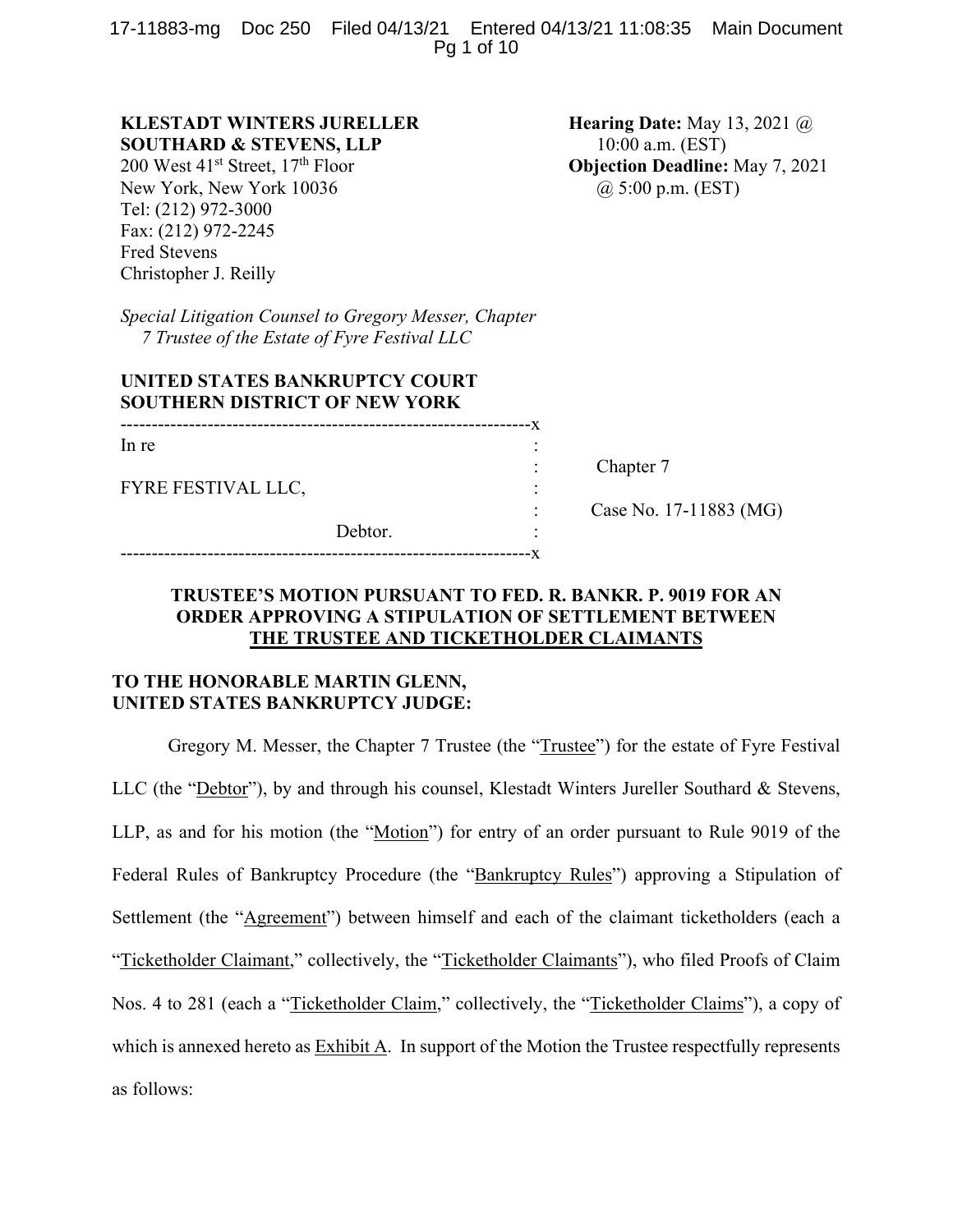# 17-11883-mg Doc 250 Filed 04/13/21 Entered 04/13/21 11:08:35 Main Document Pg 2 of 10

## **PRELIMINARY STATEMENT**

William Z. McFarland, a/k/a Billy McFarland ("McFarland") and his business partner, hiphop artist Jeffrey Atkins, a/k/a Ja Rule ("Ja Rule"), started Fyre Media Inc. ("Fyre Media") in early 2016 with the intention of creating and promoting a software application for booking entertainment. In or around late-summer 2016, the two conceived of the "Fyre Festival" (the "Festival"), which was to be a unique destination concert experience in the Caribbean aimed at young millennials and featuring a number of top musical acts. The Festival was scheduled over two weekends in April and May 2017 in the Exumas, Bahamas, and was intended to, among other things, promote Fyre Media's booking application. The Festival was self-described in an offering memorandum designed to solicit investments as follows:

#### **OVERVIEW**

Fyre Festival leverages our global access to talent and our understanding of the millennial demographic to create

# **THE CULTURAL EXPERIENCE OF THE DECADE.**

**Fyre Festival** is a rich experience that emboldens our quest to connect to a diverse set of influencers.

For two weekends in April and May, the curious and adventurous come together on a private **Exuma island**:

Fyre Festival will feature **music** from the greatest talents in the world, **immersive experiences** through art, theater, and a weekend long **treasure hunt**; as well as **informative discussions** with some of the brightest minds in the world. Fyre will be defined by its ability to connect: the ultimate in a tasteful experience.

(emphasis in original).

The Festival was promoted on Instagram, Twitter and other social media outlets by numerous "influencers" including socialite and model Kendall Jenner, as well as a number of other famous models like Bella Hadid and Emily Ratajkowski. Ticket buyers were promised an exotic island adventure with luxury accommodations, gourmet food, the hottest musical acts and celebrity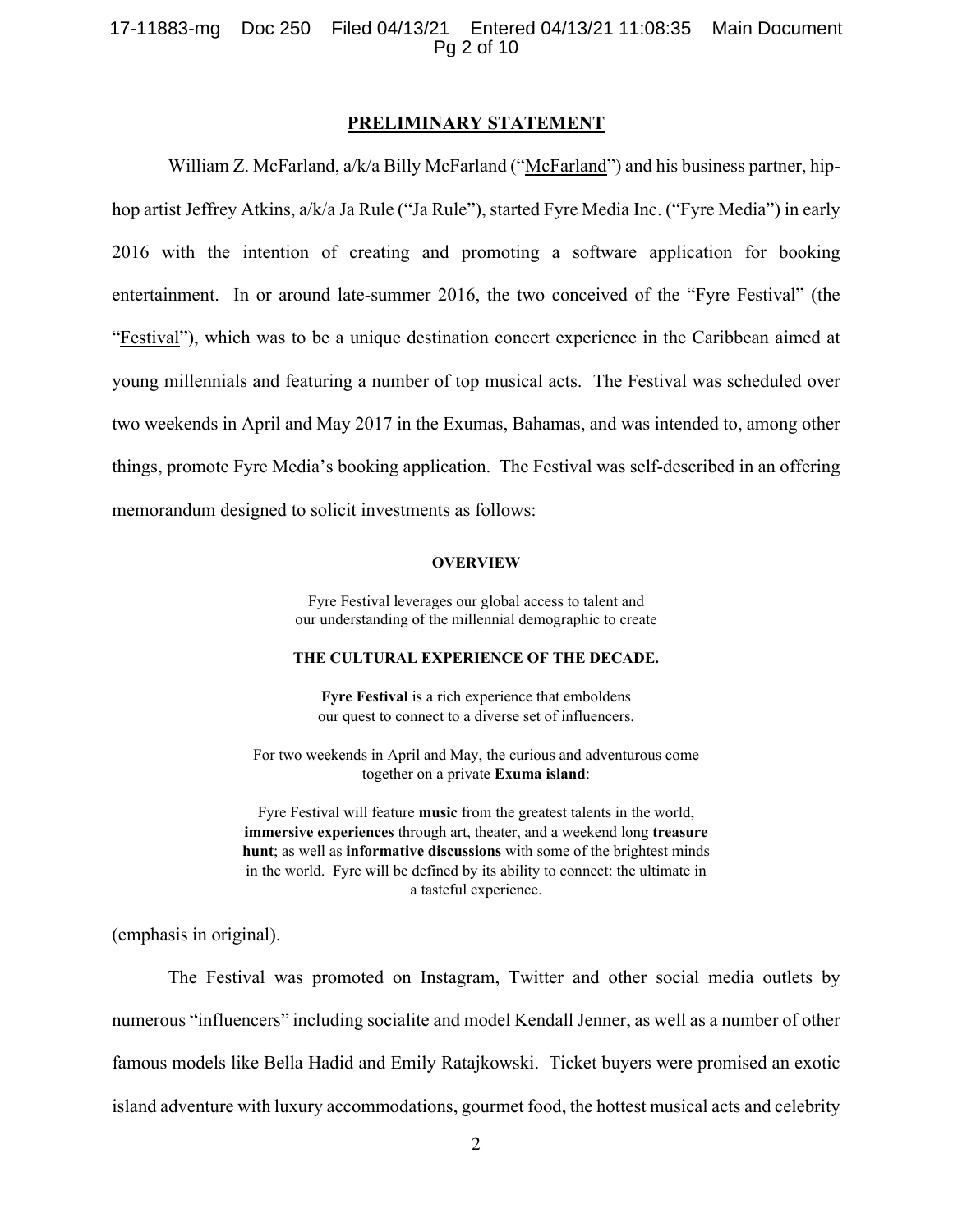# 17-11883-mg Doc 250 Filed 04/13/21 Entered 04/13/21 11:08:35 Main Document Pg 3 of 10

attendees. The unique social media marketing method employed by Fyre Festival tapped in on the power of FOMO (short for "fear of missing out") and was extraordinarily successful amongst millennials, resulting in significant ticket sales.

When concertgoers arrived at the Festival on April 27, 2017, they "were met with total disorganization and chaos."<sup>[1](#page-2-0)</sup> None of the promised musical acts performed. The luxury accommodations turned out to be FEMA disaster relief tents. The gourmet food consisted of the now infamous cheese sandwich served in a Styrofoam container that was even joked about by Tina Fey during her opening monologue at the [2](#page-2-1)019 Academy Awards.<sup>2</sup> Feral dogs roamed the site and no models or celebrities who promoted the Festival and/or told their social media followers that they would be there, were in attendance. The disaster that became of the Festival is now infamous, capturing the attention of popular culture and spawning two separate documentaries on Hulu and Netflix.

The Ticketholder Claimants represent 277 individuals who purchased tickets to the Festival. The Ticketholder Claimants are represented by the Geregos & Geragos law firm, which filed the well-publicized \$100 million class action lawsuit against the Debtor and its affiliates and insiders. Pursuant to the Agreement, the Trustee and Ticketholder Claimants are agreeing to allow the Ticketholders Claims as a collective general unsecured claim in the amount of \$2 million. The settlement results in allowing a claim of approximately \$7,220 for each aggrieved Ticketholder Claimant. This amount covers any and all damages associated with purchasing a ticket to a Festival that never occurred, purchasing air and other travel to the Festival, plus incidental and related damages that arose as a result of the experience. The Agreement also combines the

<span id="page-2-0"></span><sup>&</sup>lt;sup>1</sup> This description was given by the Bahamas Ministry of Tourism on April 28, 2017. The full statement is available a[t https://www.bahamas.com/article/bahamas-ministry-tourism-statement-fyre-festival.](https://www.bahamas.com/article/bahamas-ministry-tourism-statement-fyre-festival)

<span id="page-2-1"></span> $2$  Ms. Fey said to the crowd, "hey everybody, look under your seats, you are all getting one of those cheese sandwiches from the Fyre Festival."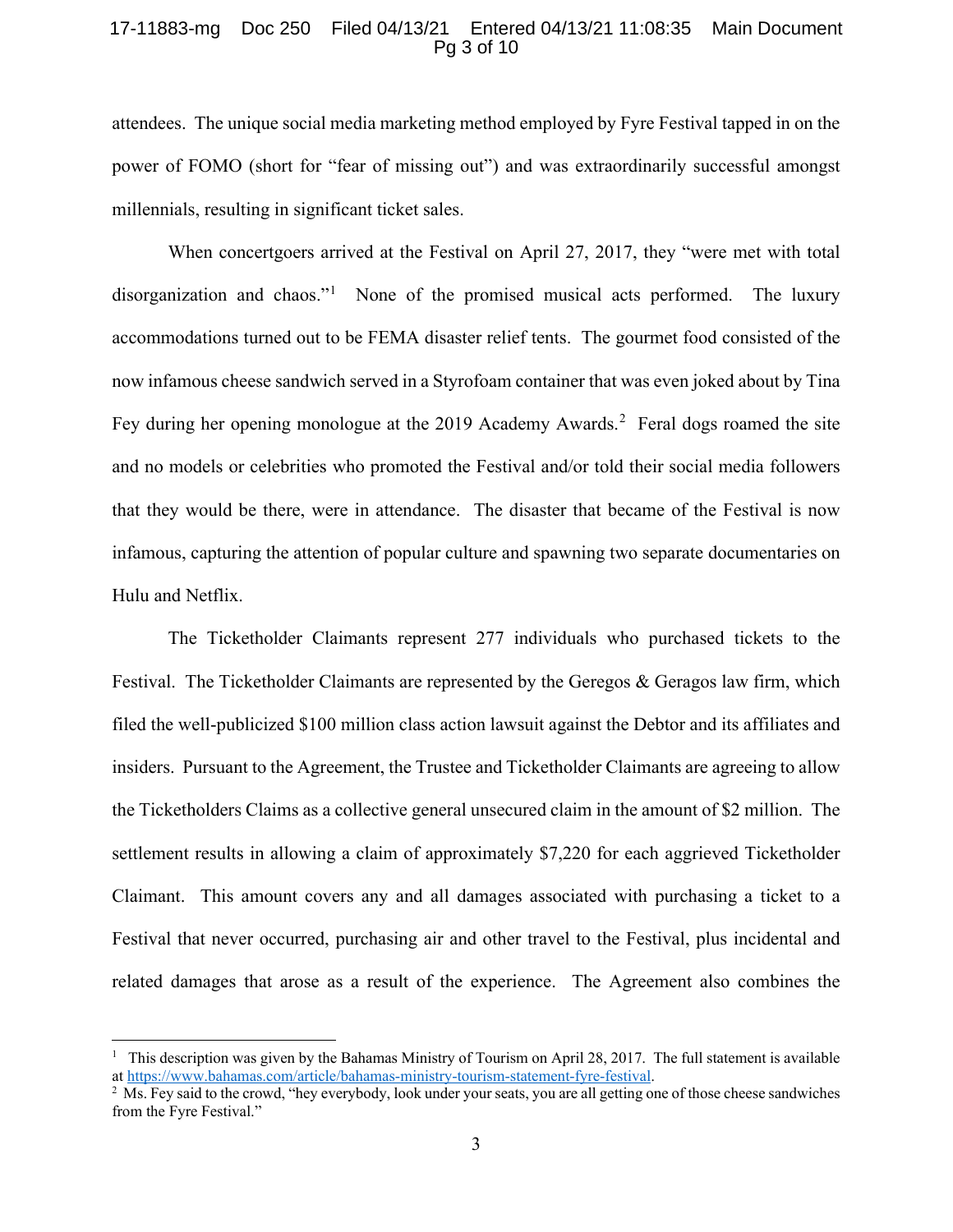## 17-11883-mg Doc 250 Filed 04/13/21 Entered 04/13/21 11:08:35 Main Document Pg 4 of 10

Ticketholder Claims into a single claim requiring only one distribution by the Trustee, which significantly streamlines administration and is of great value to the Trustee and estate.

For all the foregoing reasons as well as those set forth below, the Trustee respectfully submits that the settlement and resolution of the Ticketholder Claims as set forth in the Agreement is reasonable and in the best interests of the Debtor's estate. Accordingly, the Trustee respectfully requests that the Agreement be approved.

# **JURISDICTION AND VENUE**

1. This Court has jurisdiction over this Motion pursuant to 28 U.S.C. §§ 157 and 1334, and the "Amended Standing Order of Reference" of the United States District Court for the Southern District of New York (Preska, C.J.), dated January 31, 2012.

2. This is a core proceeding pursuant to 28 U.S.C. § 157(b).

3. Venue of this proceeding and this application is proper pursuant to 28 U.S.C. §§ 1408 and 1409.

4. The statutory predicate for the relief requested herein is Bankruptcy Rule 9019.

### **INTRODUCTION**

5. On July 7, 2017 (the "Petition Date"), an involuntary chapter 7 petition (the "Involuntary Petition") was filed by certain creditors of the Debtor.

6. On August 29, 2017, the Court entered an order for relief that directed the Debtor to file all schedules, statements, lists and creditors' matrix with fourteen (14) days of its entry, or September 12, 2017.

7. On or around August 31, 2017, Gregory M. Messer was appointed interim trustee of the Debtor's estate and duly qualified and became the permanent trustee herein by operation of section 702(d) of the Bankruptcy Code.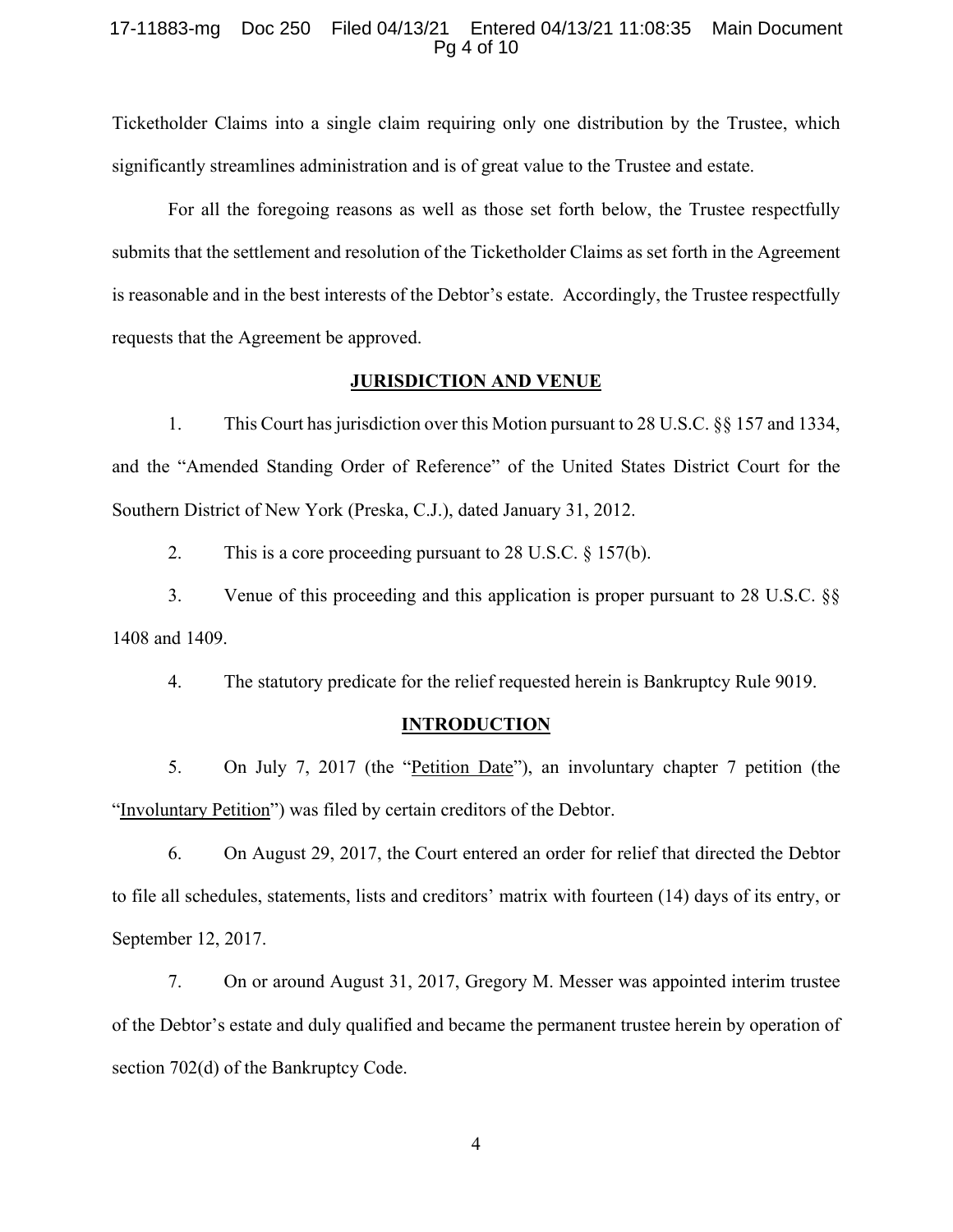# 17-11883-mg Doc 250 Filed 04/13/21 Entered 04/13/21 11:08:35 Main Document Pg 5 of 10

## **BACKGROUND**

8. The Ticketholder Claimants purchased tickets to the Festival to be put on by the Debtor in the Exumas, Bahamas, over two weekends in April and May 2017. The Festival was a well-publicized disaster where no musical act ever took the stage. The Debtor cancelled the Festival on the morning it was scheduled to begin after many ticketholders had already arrived. As a result, each of the Ticketholder Claimants asserted that they suffered significant damages as a result of breach of contract, fraud, and other claims perpetrated by the Debtor, its management and others.

9. On or around January 20, 2018, the Ticketholder Claimants filed the Ticketholder Claims against the Debtor's bankruptcy estate as unliquidated, general unsecured claims.

10. The Ticketholder Claims were filed by and through the Ticketholder Claimants' attorneys, Geragos & Geragos, APC (the "Geragos Firm").

11. Prior to and during the pendency of this bankruptcy case, the Geragos Firm made a diligent, good faith effort to find and invite any ticketholders to be part of the Ticketholder Claimant group.

12. The Geragos Firm has and is representing the Ticketholder Claimants in connection with the prosecution of claims against non-debtors including the Debtor's former management.

13. The Parties have discussed the appropriate amount of the Ticketholder Claims and entered into the Agreement to liquidate and fix the Ticketholder Claims.

#### **THE SETTLEMENT**

14. The settlement embodied in the Agreement was negotiated in good faith and at arms' length between the parties. The Trustee submits that the Agreement is fair and equitable and is in the best interests of the Debtor, its creditors and the estate and should therefore be approved.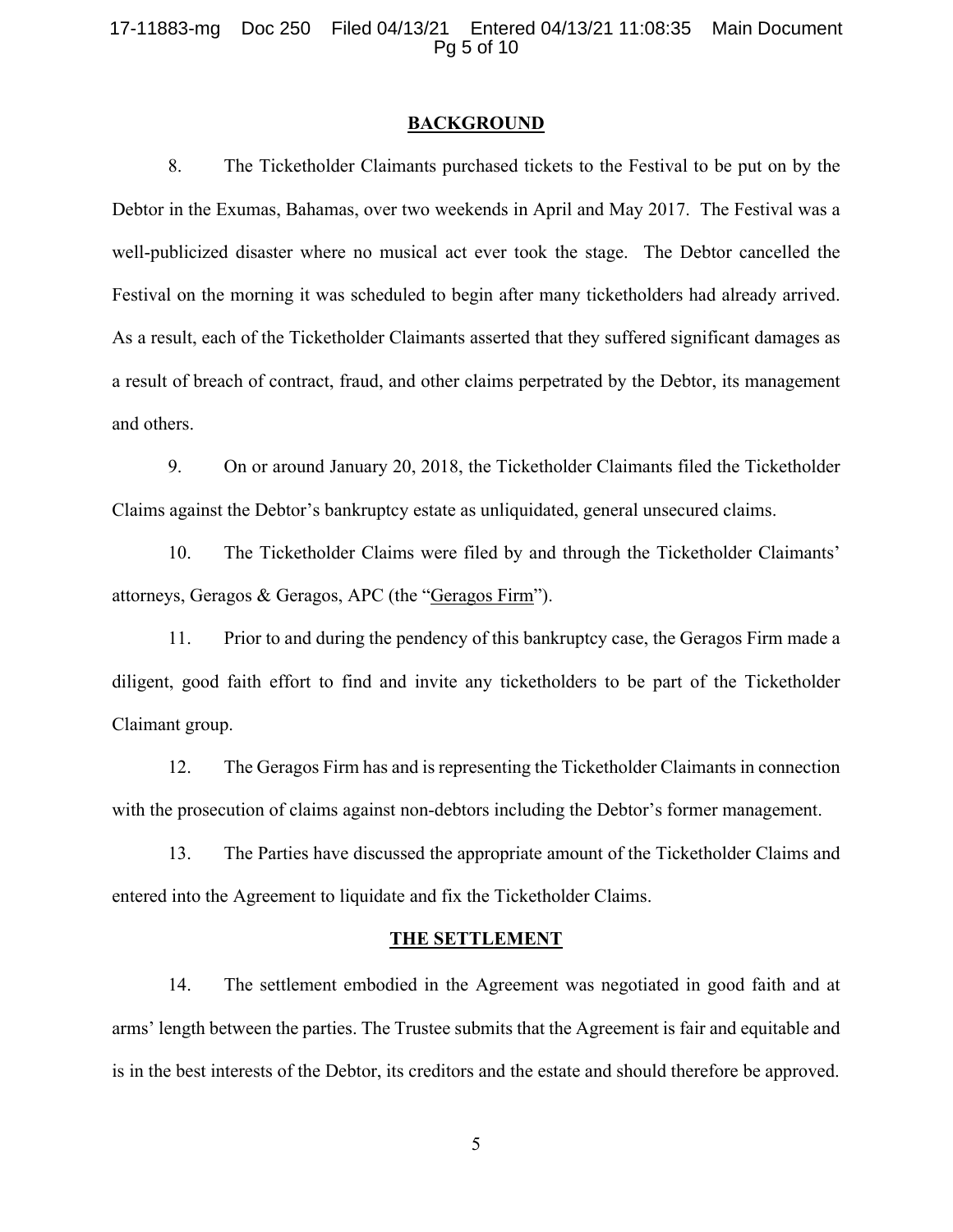# 17-11883-mg Doc 250 Filed 04/13/21 Entered 04/13/21 11:08:35 Main Document Pg 6 of 10

The salient terms of the Agreement are as follows: <sup>[3](#page-5-0)</sup>

 Fixing and Allowing the Ticketholder Claims. The Ticketholder Claims shall be consolidated, fixed and allowed as a single, timely-filed general unsecured claim against the Debtor's bankruptcy estate in the total amount of Two-Million Dollars (\$2,000,000.00) (the "Allowed Consolidated Ticketholder Claim").

 Method of Distribution. When and if the Trustee makes any distribution on account of the Allowed Consolidated Ticketholder Claim (a "Ticketholder Distribution"), it will be by single payment made to "Geragos & Geragos, APC, as attorneys."

 Geragos Firm Responsibility. The Geragos Firm shall take any and all responsibility for the allocation of any Ticketholder Distribution amongst the Ticketholder Claimants and/or itself as counsel to the Ticketholder Claimants as may be permitted pursuant to any agreements between the Ticketholder Claimants and the Geragos Firm. The Trustee shall have no right or responsibility to make any distribution to individual Ticketholder Claimants, or to monitor or review what the Geragos Firm does following the Trustee's making any Ticketholder Distribution.

# **RELIEF REQUESTED**

15. By this Motion, the Trustee seeks entry of an order, pursuant to Bankruptcy Rule 9019(a), approving the Agreement and the terms, conditions, and compromises contained therein are fair and reasonable under the circumstances, and that approval of the Agreement is in the best interest of the estate and its creditors.

16. Bankruptcy Rule 9019 provides that "[o]n motion by the trustee and after notice and a hearing, the court may approve a compromise or settlement." FED. R. BANKR. P. 9019(a). In ruling on a motion pursuant to Bankruptcy Rule 9019(a), the court must find that the proposed settlement is fair and equitable and is in the best interests of the estates. Protective Comm. for Independent Stockholders of TMT Trailer Ferry, Inc. v. Anderson*,* 390 U.S. 414, 424 (1968); Ionosphere Clubs, Inc. v. American National Bank and Trust Co. of Chicago (In re Ionosphere Clubs, Inc.), 156 B.R. 414, 426 (S.D.N.Y. 1993), aff'd 17 F.3d 600 (2d Cir. 1994); In re Schneider,

<span id="page-5-0"></span><sup>&</sup>lt;sup>3</sup> The foregoing summary is qualified by the terms of the Agreement. To the extent of any inconsistency between this summary and the Agreement, the Agreement shall control.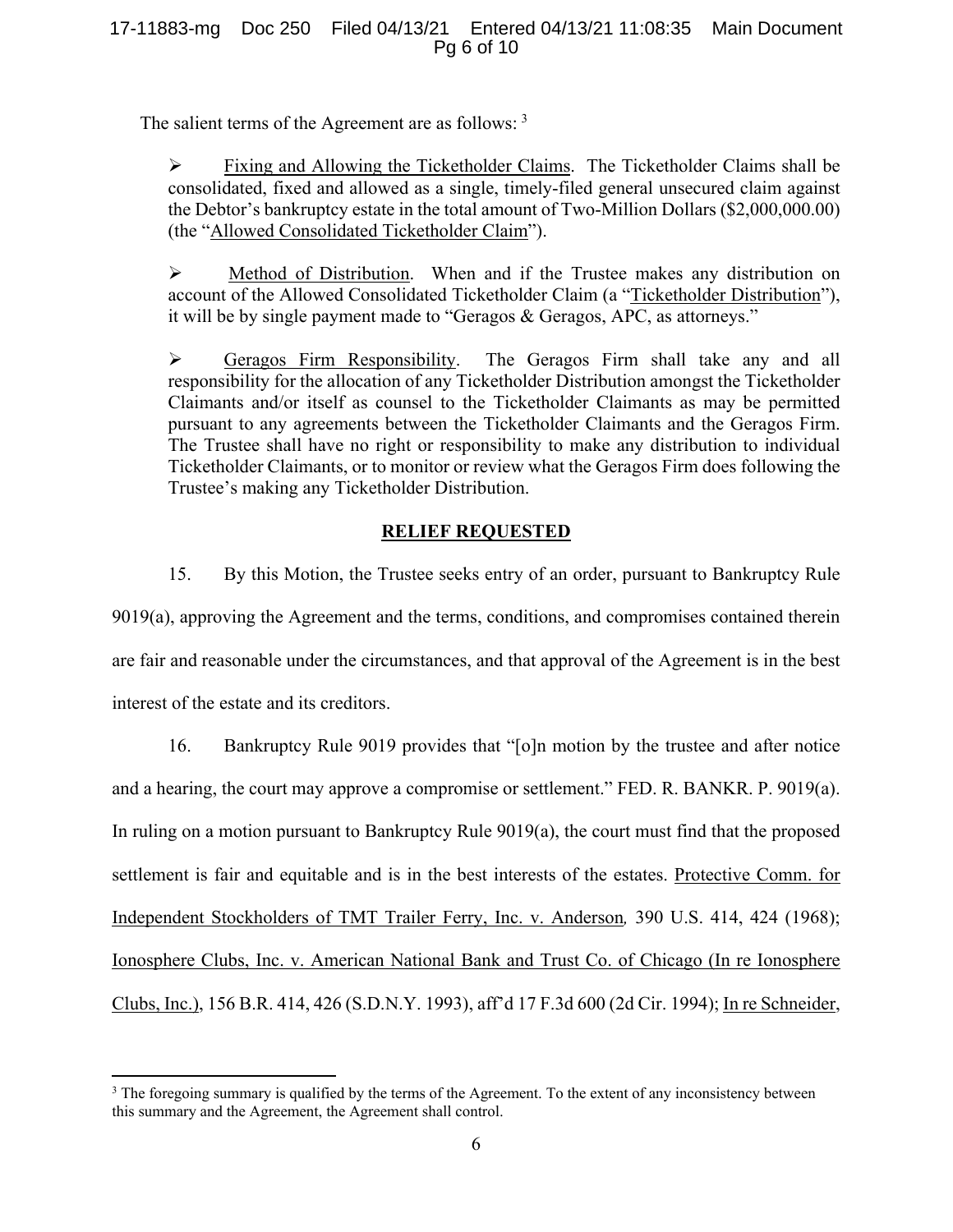## 17-11883-mg Doc 250 Filed 04/13/21 Entered 04/13/21 11:08:35 Main Document Pg 7 of 10

2015 WL 1412364, \*4-5, No. 14-CV-1166 (JMA) (E.D.N.Y. Mar. 26, 2015); Fjord v. AMR Corp., et al. (In re AMR Corp.), 502 B.R. 23, 42 (Bankr. S.D.N.Y. 2013).

17. In order to reach such a decision, the Court must be apprised "of all facts necessary for an intelligent and objective opinion" of whether the claim will be successful, the likely expense, length and the degree of complexity of the litigation, the potential difficulties of collecting on a judgment, "and all other factors relevant to a full and fair assessment of the wisdom of the proposed compromise." TMT Trailer Ferry, 390 U.S. at 424.

18. To constitute a fair and equitable compromise or settlement, the Court must find that the settlement does not "fall below the lowest point in the range of reasonableness." Cosoff v. Rodman (In re W.T. Grant Co.), 699 F. 2d 599, 608 (2d Cir. 1983); In re Drexel Burnham Lambert Group, Inc., 138 B.R. 723, 758-59 (Bankr. S.D.N.Y. 1992); In re Int'l Distribution Centers, Inc., 103 B.R. 420, 423 (Bankr. S.D.N.Y. 1989).

19. The Court should also consider the fair and reasonable course of action for the debtor's estate, with the limited available assets, giving consideration to the interests of creditors and the avoidance of burdening the estate with undue waste or needless or fruitless litigation. In re Del Gross, 106 B.R. 165, 167-168 (Bankr. N.D. Ill. 1989); see also In re Culmtech, Ltd., 118 B.R. 237, 238 (Bankr. M.D. Pa. 1990); In re Lawrence & Erausguin, Inc., 124 B.R. 37, 38 (Bankr. N.D. Ohio 1990); In re Bell & Beckwith, 93 B.R. 569, 574-75 (Bankr. N.D. Ohio 1988).

20. The Court is not required to determine conclusively the merits of a claim subject to compromise or to find that a proposed settlement constitutes the best results obtainable. Instead, the Court should "canvass the issues and see whether the settlement falls below the lowest point in the range of reasonableness." In re Adelphia Communications Corp., 368 B.R. 140, 225 (Bankr. S.D.N.Y. 2007); see also Cosoff v. Rodman (In re W.T. Grant Co.), 699 F.2d 599, 608 (2d Cir.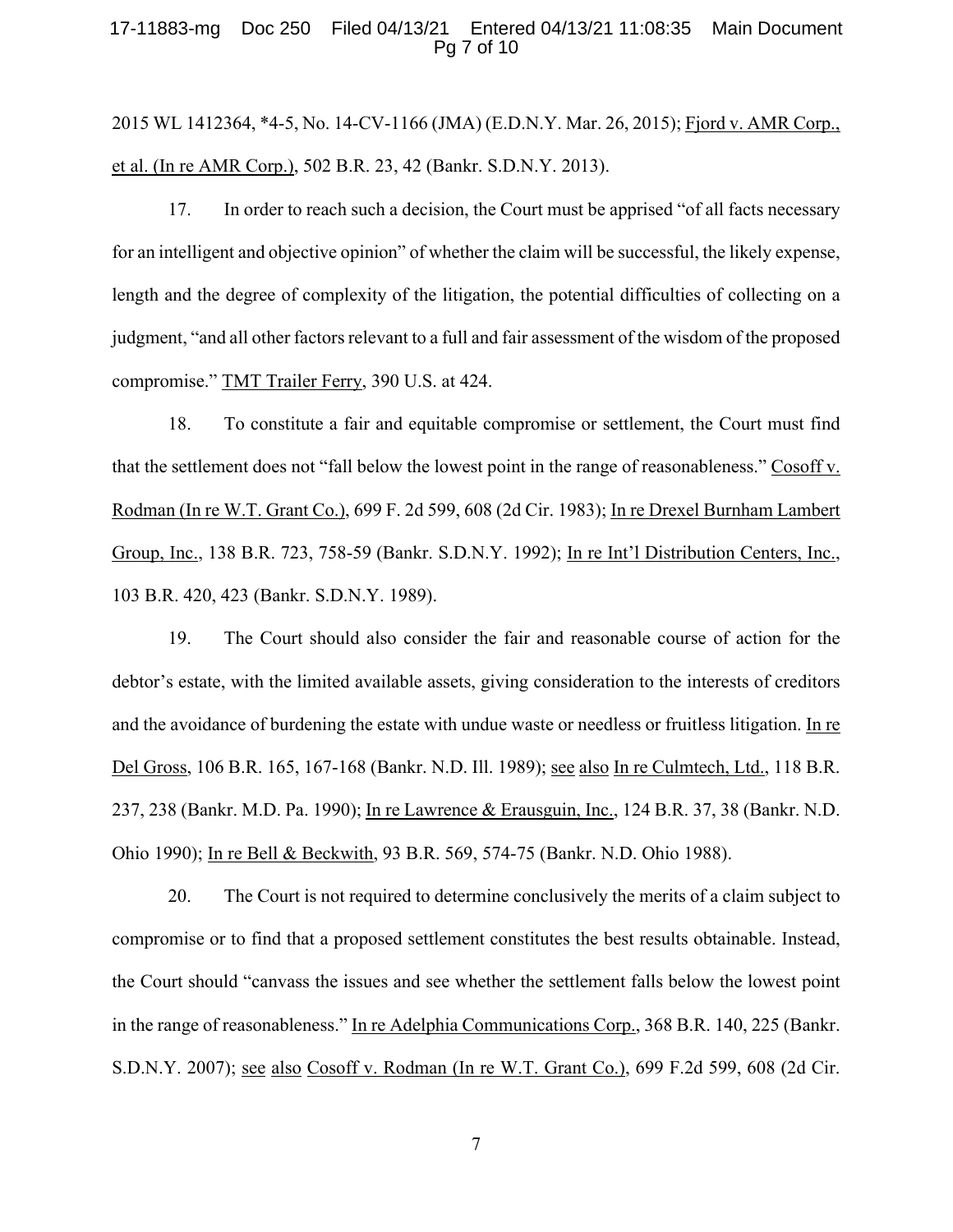## 17-11883-mg Doc 250 Filed 04/13/21 Entered 04/13/21 11:08:35 Main Document Pg 8 of 10

1983); In re Schneider, 2015 WL 1412364 at \*4 (E.D.N.Y. Mar. 26, 2015); In re Worldcom, Inc., 347 B.R. 123, 137 (Bankr. S.D.N.Y. 2006); In re Drexel Burnham Lambert Group, Inc., 138 B.R. 723, 758-59 (Bankr. S.D.N.Y. 1992).

21. Here, the Trustee considered numerous factors in determining that entry into the Agreement was in the best interest of the estate.

22. First, the Trustee considered the manner in which the Ticketholder Claimants were damaged by the fraudulent acts of the Debtor and its management. Each purchased a ticket to a Festival that never occurred. Many of them gave up work and other opportunities to travel to Exuma for the failed Festival. Many loaded the prepaid "Fyre Bands" that were supposed to act as currency at the Festival which ultimately became worthless. They were promised luxury accommodations and were given FEMA disaster relief tents that were too small in number to accommodate the number of concertgoers that showed up. They were promised gourmet food and were fed the now infamous cheese sandwiches in Styrofoam containers. Some were locked in the airport when they were unable to return to Miami. Based upon this, the Trustee determined that permitting a claim for approximately \$7,220 in damages per aggrieved Ticketholder Claimant seemed fair and appropriate.

23. Second, the Trustee considered the administrative benefits of the Agreement. The Agreement leaves all reconciliations in and amongst the Ticketholder Claimants to the Geragos Firm and its clients. The Trustee need only write a single distribution check to the Geragos Firm, as attorneys. This permits the Trustee to avoid liquidating 277 separate claims and making 277 separate distributions on account of those claims. The relief of this administrative burden alone could save the estate significant legal and other fees.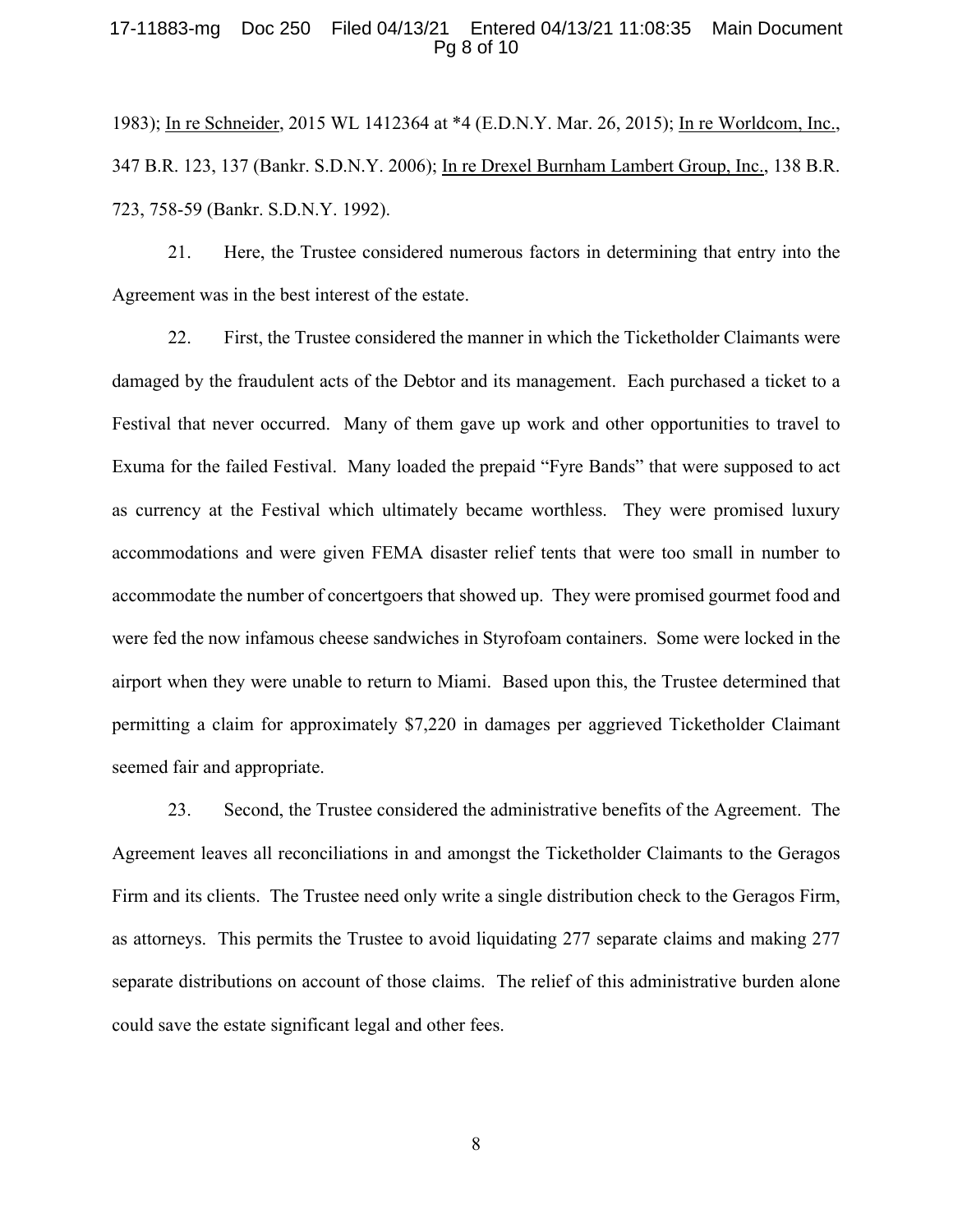## 17-11883-mg Doc 250 Filed 04/13/21 Entered 04/13/21 11:08:35 Main Document Pg 9 of 10

24. Third, the Trustee considered the actual value of claims against the Debtor's estate. The Trustee believes that based upon the current amount of claims that creditors will receive a maximum distribution of 4%, even with significant concessions by the Trustee's professionals. This means that the Ticketholder Claimants will only receive a maximum of \$80,000 on account of the \$2 million claim. Any continued litigation would significantly reduce what is available for creditors and would negatively impact not only the Ticketholder Claimants, but the Trustee's professionals who already intend to take a considerable fee cut, and the remaining general unsecured creditors.

25. Based upon the foregoing, the Trustee respectfully submits that the settlement embodied by the Agreement is fair and equitable, is in the best interests of the Debtor's estate, and is well above the lowest point in the range of reasonableness. Accordingly, the Trustee respectfully requests that the Court approve the Agreement.

#### **NOTICE**

26. Notice of this Motion will be given in accordance with Bankruptcy Rule 2002. The Trustee submits that such notice constitutes good and sufficient notice and that no other or further notice need be given.

## **NO PRIOR REQUEST**

27. No previous application for the relief requested herein has been made to this or any other court.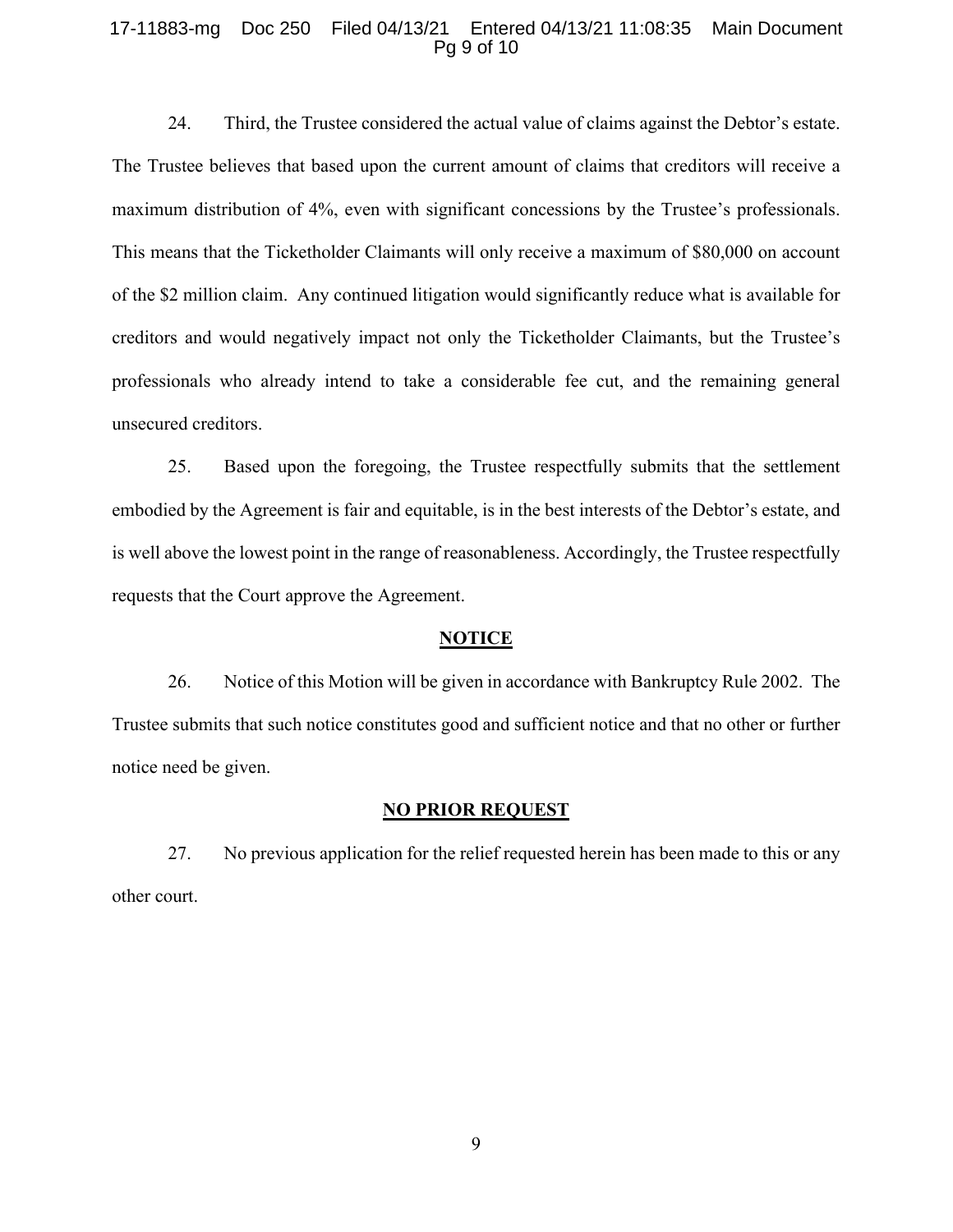# 17-11883-mg Doc 250 Filed 04/13/21 Entered 04/13/21 11:08:35 Main Document Pg 10 of 10

**WHEREFORE**, the Trustee respectfully requests that this Court enter an order, substantially in the form of the proposed order annexed hereto as **Exhibit B**, and for such other and further relief as the Court determines to be just and proper.

Dated: New York, New York April 13, 2021

# **KLESTADT WINTERS JURELLER SOUTHARD & STEVENS, LLP**

By: */s/ Fred Stevens*

Fred Stevens Christopher Reilly 200 West 41<sup>st</sup> Street, 17<sup>th</sup> Floor New York, New York 10036 Tel: (212) 972-3000 Fax: (212) 972-2245 Email: [fstevens@klestadt.com](mailto:fstevens@klestadt.com) creilly@klestadt.com

*Special Litigation Counsel to Gregory M. Messer, Chapter 7 Trustee*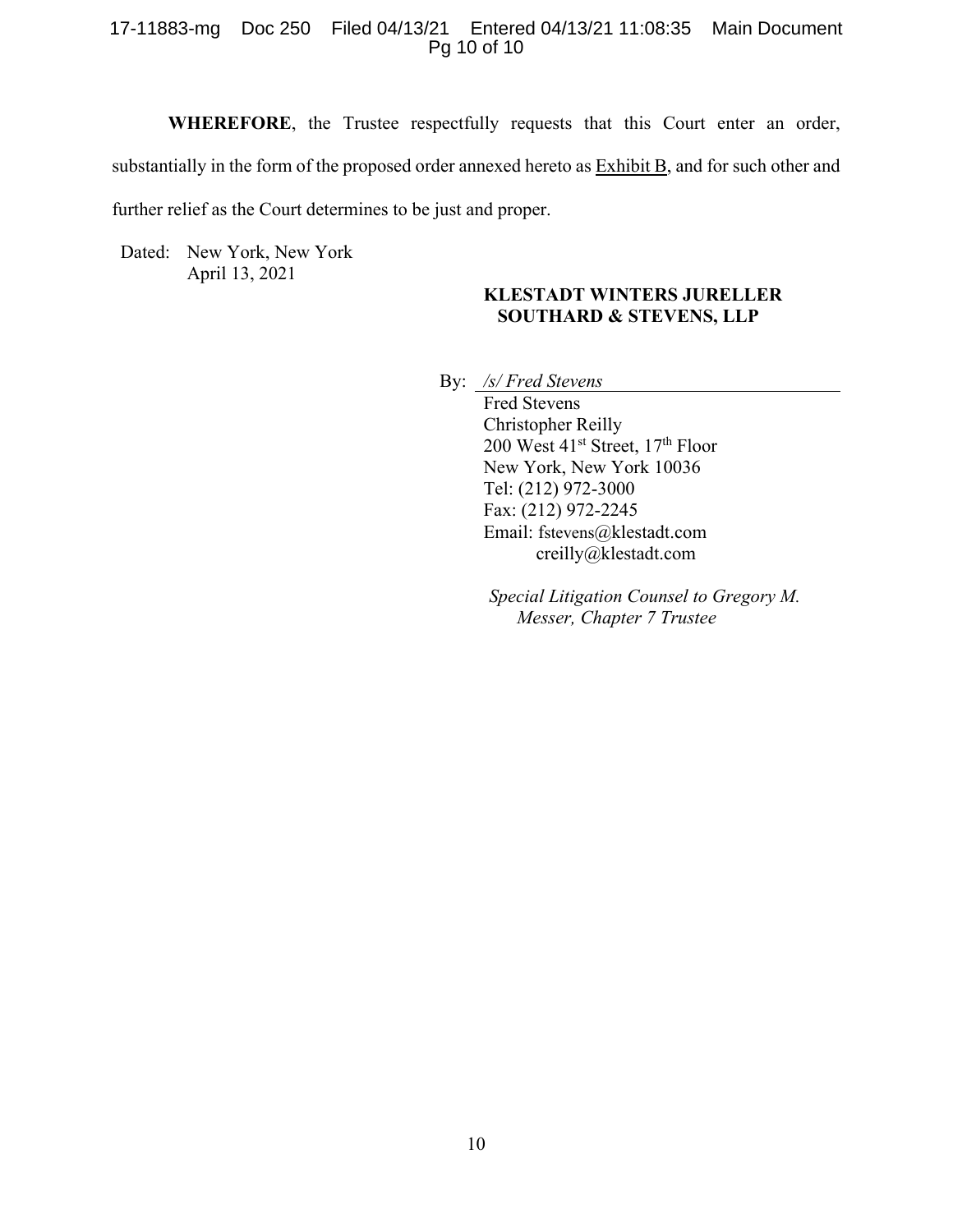17-11883-mg Doc 250-1 Filed 04/13/21 Entered 04/13/21 11:08:35 Exhibit A. Settlement Agreement Pg 1 of 6

| UNITED STATES BANKRUPTCY COURT<br><b>SOUTHERN DISTRICT OF NEW YORK</b> |         |  |
|------------------------------------------------------------------------|---------|--|
| In re                                                                  |         |  |
| FYRE FESTIVAL LLC,                                                     |         |  |
|                                                                        | Debtor. |  |
|                                                                        |         |  |

Chapter 7

: Case No. 17-11883-MG

# **STIPULATION AND ORDER FIXING AND ALLOWING TICKETHOLDERS' PROOFS OF CLAIMS NOS. 4 TO 281, AND AGREEING TO METHOD OF TREATMENT AND DISTRIBUTION BY TRUSTEE**

This stipulation (the "Stipulation") is made and entered into by and between (I) Gregory M. Messer (the "Trustee"), in his capacity as chapter 7 trustee of the estate of Fyre Festival LLC, the above-captioned debtor (the "Debtor"), and (II) each of the claimant ticketholders (each a "Ticketholder Claimant," collectively, the "Ticketholder Claimants"), who filed Proofs of Claim Nos. 4 to 281 (each a "Ticketholder Claim," collectively, the "Ticketholder Claims") against the Debtor's estate (the Trustee and Ticketholder Claimants are collectively referred to herein as the "Parties," each a "Party"), as follows:

# **RECITALS**

A. On July 7, 2017 (the "Petition Date"), an involuntary petition under chapter 7 of title 11 of the United States Code (the "Bankruptcy Code") was filed against the Debtor by alleged creditors John Nemeth, Raul Jimenez and Andrew Newman.

B. On August 29, 2017, the Court entered the Order for Relief in the Debtor's case [Docket No. 4].

C. On or around August 31, 2017, Gregory M. Messer was appointed interim trustee of the Debtor's estate. On or about November 17, 2017, the Trustee presided over the first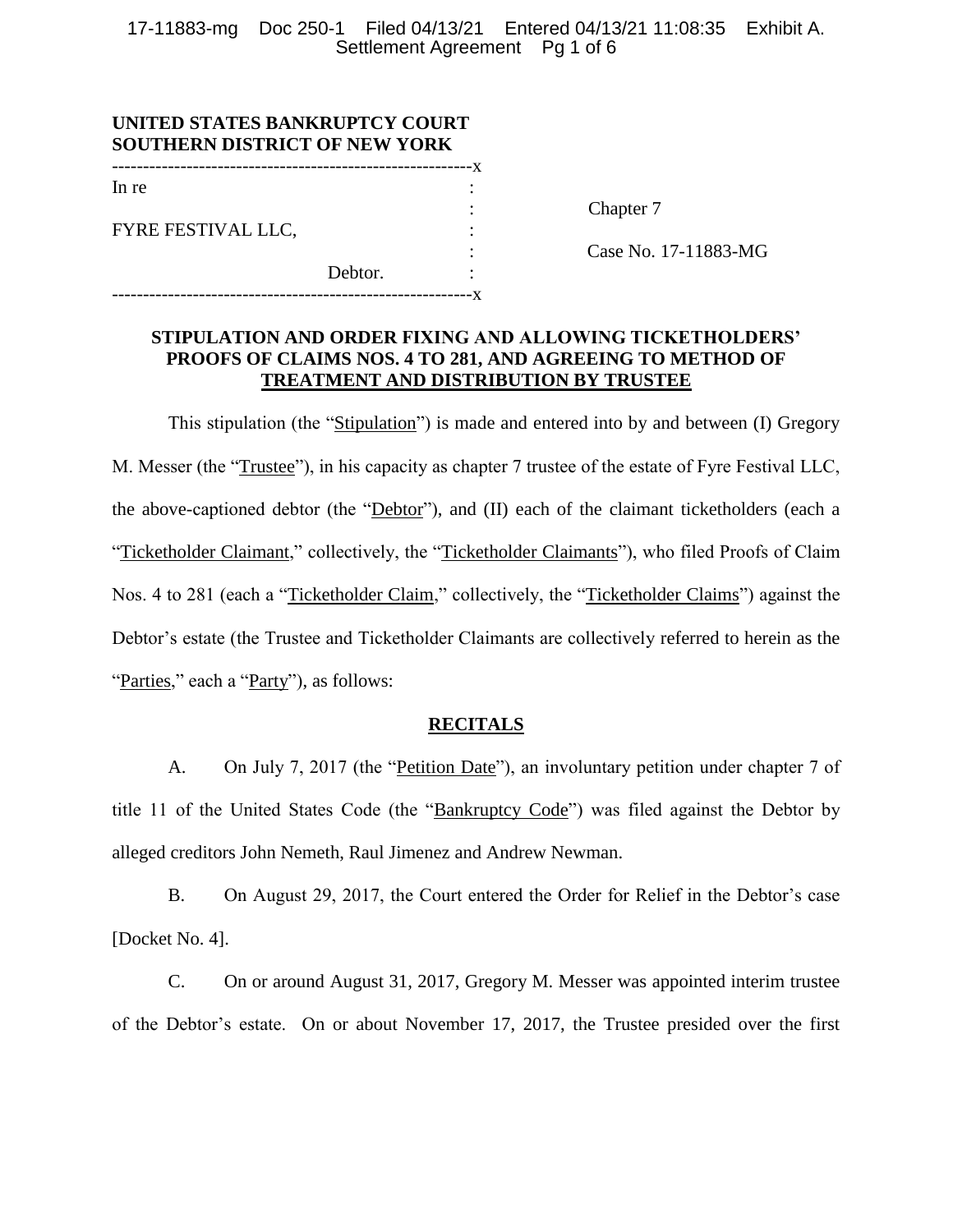## 17-11883-mg Doc 250-1 Filed 04/13/21 Entered 04/13/21 11:08:35 Exhibit A. Settlement Agreement Pg 2 of 6

meeting of creditors pursuant to section 341(a) of the Bankruptcy Code and duly qualified and became the permanent trustee herein by operation of section 702(d) of the Bankruptcy Code.

D. The Ticketholder Claimants purchased tickets to the "Fyre Festival" music festival to be put on by the Debtor in the Exumas, Bahamas, over two weekends in April and May 2017. The Fyre Festival was a well-publicized disaster where no musical act ever took the stage. The Debtor cancelled the Fyre Festival on the morning it was scheduled to begin after many ticketholders had already arrived. As a result, each of the Ticketholder Claimants asserts that it suffered significant damages as a result of breach of contract, fraud, and other claims perpetrated by the Debtor, its management and others.

E. On or around January 20, 2018, the Ticketholder Claimants filed the Ticketholder Claims against the Debtor's bankruptcy estate as unliquidated, general unsecured claims.

F. The Ticketholder Claims were filed by and through the Ticketholder Claimants' attorneys, Geragos & Geragos, APC (the "Geragos Firm").

G. Prior to and during the pendency of this bankruptcy case, the Geragos Firm made a diligent, good faith effort to find and invite any ticketholders to be part of the Ticketholder Claimant group.

H. The Geragos Firm has and is representing the Ticketholder Claimants in connection with the prosecution of claims against non-debtors including the Debtor's former management.

I. The Parties have discussed the appropriate amount of the Ticketholder Claims and wish to liquidate and fix the Ticketholder Claims at this time.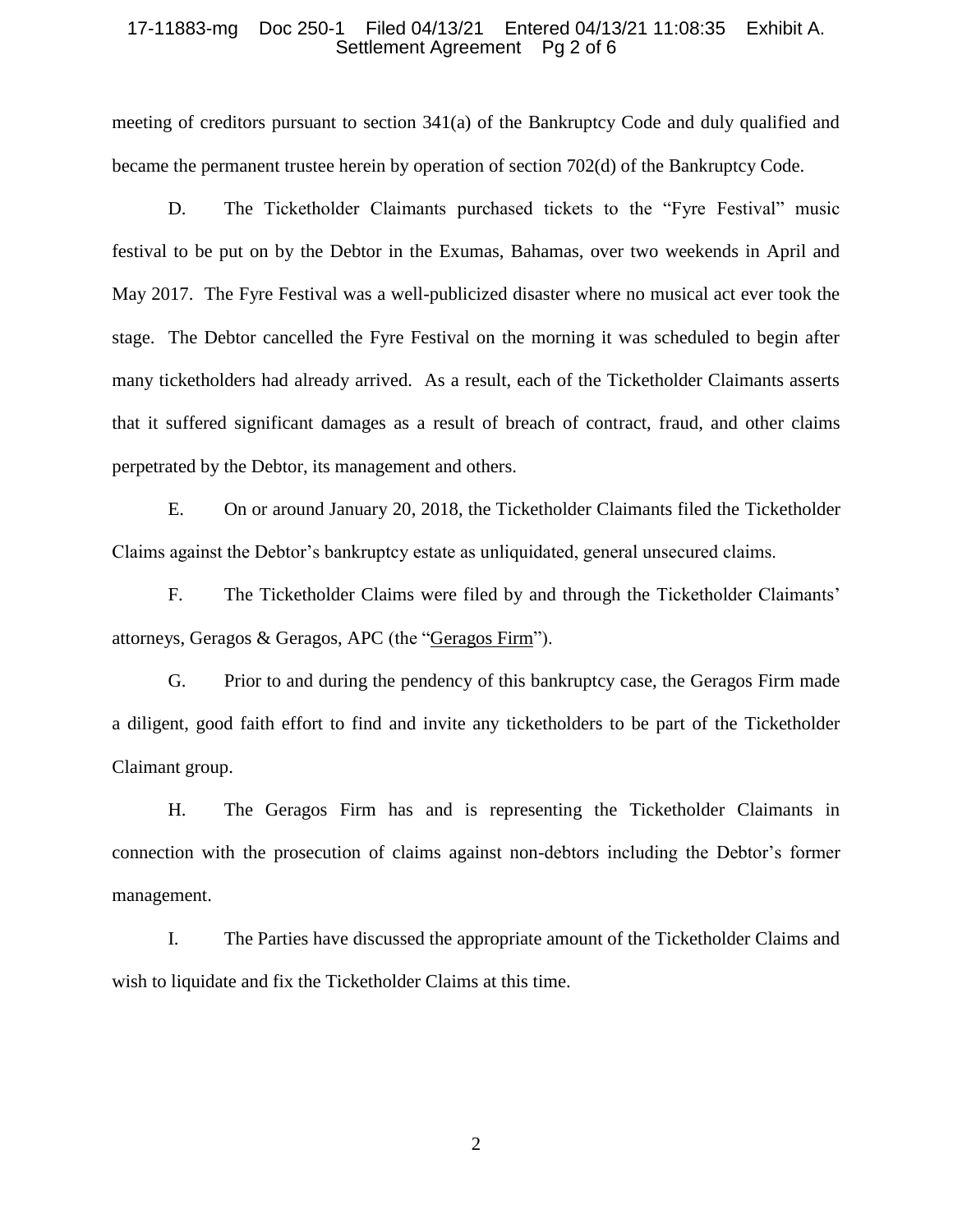## 17-11883-mg Doc 250-1 Filed 04/13/21 Entered 04/13/21 11:08:35 Exhibit A. Settlement Agreement Pg 3 of 6

## **AGREEMENT**

# **NOW, THEREFORE IT IS HEREBY STIPULATED AND AGREED AS FOLLOWS:**

1. Recitals Incorporated. The recitals and precatory phrases and paragraphs set forth above are hereby incorporated in full and made a part of this Stipulation.

2. Bankruptcy Court Approval Required. This Stipulation between the Parties is subject in all respects to the Bankruptcy Court's approval by "So Ordering" this Stipulation and entering it on the docket of the Debtor's case. The Trustee shall formally seek the Bankruptcy Court's approval of this Stipulation by no later than thirty (30) days of the signing of this Stipulation by all Parties.

3. Fixing and Allowing the Ticketholder Claims. The Ticketholder Claims shall be consolidated, fixed and allowed as a single, timely-filed general unsecured claim against the Debtor's bankruptcy estate in the total amount of Two-Million Dollars (\$2,000,000.00) (the "Allowed Consolidated Ticketholder Claim").

4. Method of Distribution. When and if the Trustee makes any distribution on account of the Allowed Consolidated Ticketholder Claim (a "Ticketholder Distribution"), it will be by single payment made to "Geragos & Geragos, APC, as attorneys" and sent to the Geragos Firm as follows:

> Geragos & Geragos, APC 644 S. Figueroa Street Los Angeles, CA 90017 Attn: Ben Meiselas, Esq.

5. Geragos Firm Responsibility. The Geragos Firm shall take any and all responsibility for the allocation of any Ticketholder Distribution amongst the Ticketholder Claimants and/or itself as counsel to the Ticketholder Claimants as may be permitted pursuant to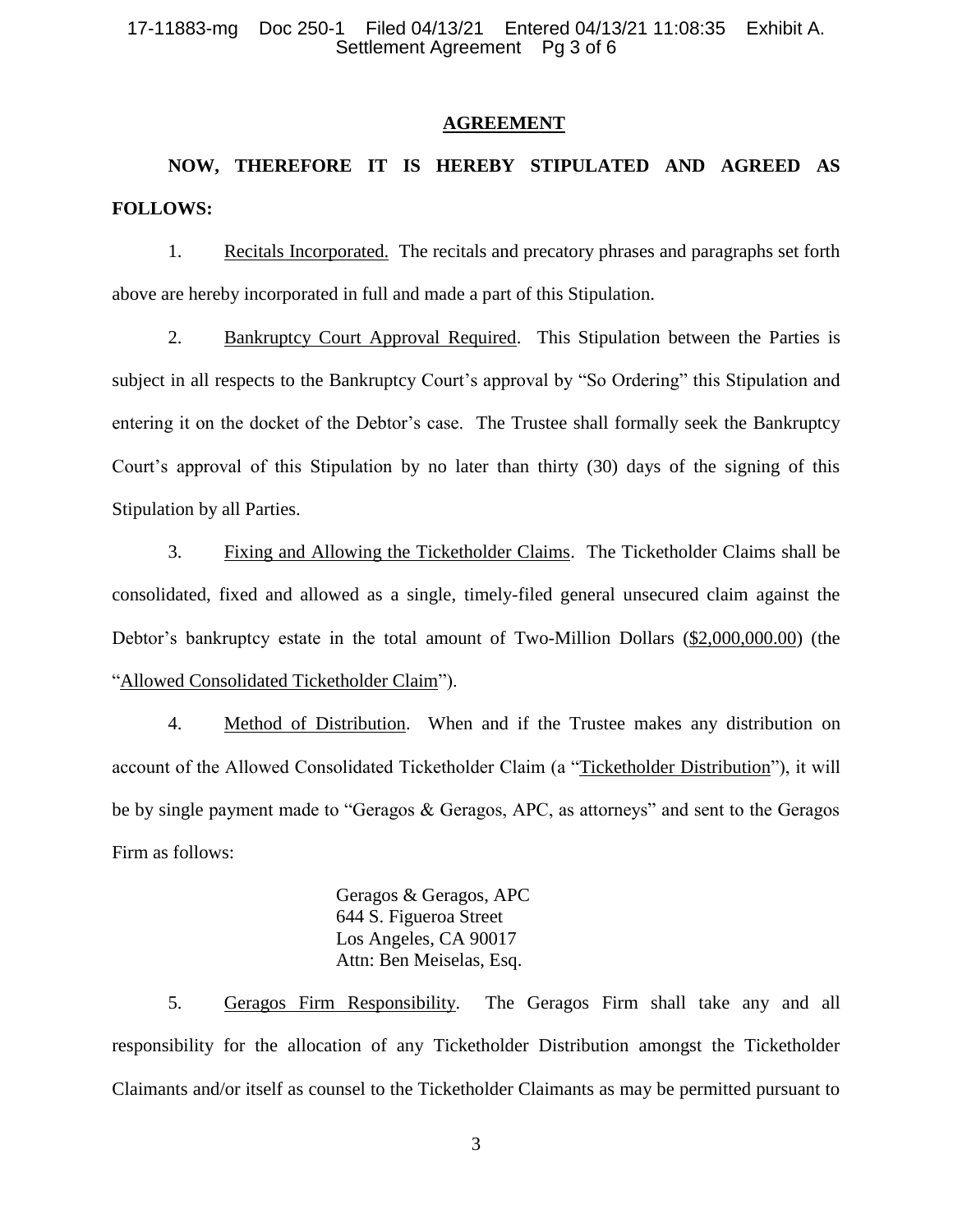## 17-11883-mg Doc 250-1 Filed 04/13/21 Entered 04/13/21 11:08:35 Exhibit A. Settlement Agreement Pg 4 of 6

any agreements between the Ticketholder Claimants and the Geragos Firm. The Trustee shall have no right or responsibility to make any distribution to individual Ticketholder Claimants, or to monitor or review what the Geragos Firm does following the Trustee's making any Ticketholder Distribution.

6. Stipulation Without Prejudice. The agreement reached in this Stipulation is without prejudice to the Ticketholder Claimants' rights and ability to seek a recovery on account of the Ticketholder Claims against any non-debtor individuals or entities, and neither this Stipulation nor its terms shall be deemed to limit the Ticketholder Claimants' rights (i) to pursue payment in full on account of any of their claims against parties other than the Debtor and its bankruptcy estate, or (ii) to assert in any other demand, action or proceeding against a non-debtor that the amount of their damages, individually and/or collectively, exceed the amount of the Allowed Consolidated Ticketholder Claim.

7. Entire Agreement/No Oral Modification. The Parties represent that this Stipulation constitutes the entire agreement among them in this matter and that this Stipulation may not be changed, modified or altered in any way or manner, except in writing, signed by the party against which such change, modification or alteration is sought to be enforced.

8. Execution of Counterparts. This Stipulation may be executed in one or more counterparts, each of which shall be deemed an original but all of which together shall constitute one and the same instrument. Any signature delivered by a party via e-mail or telecopier transmission shall be deemed an original signature hereto.

9. Bankruptcy Court Jurisdiction/Choice of Law. The Bankruptcy Court shall retain jurisdiction with respect to all matters arising from or related to this Stipulation, including,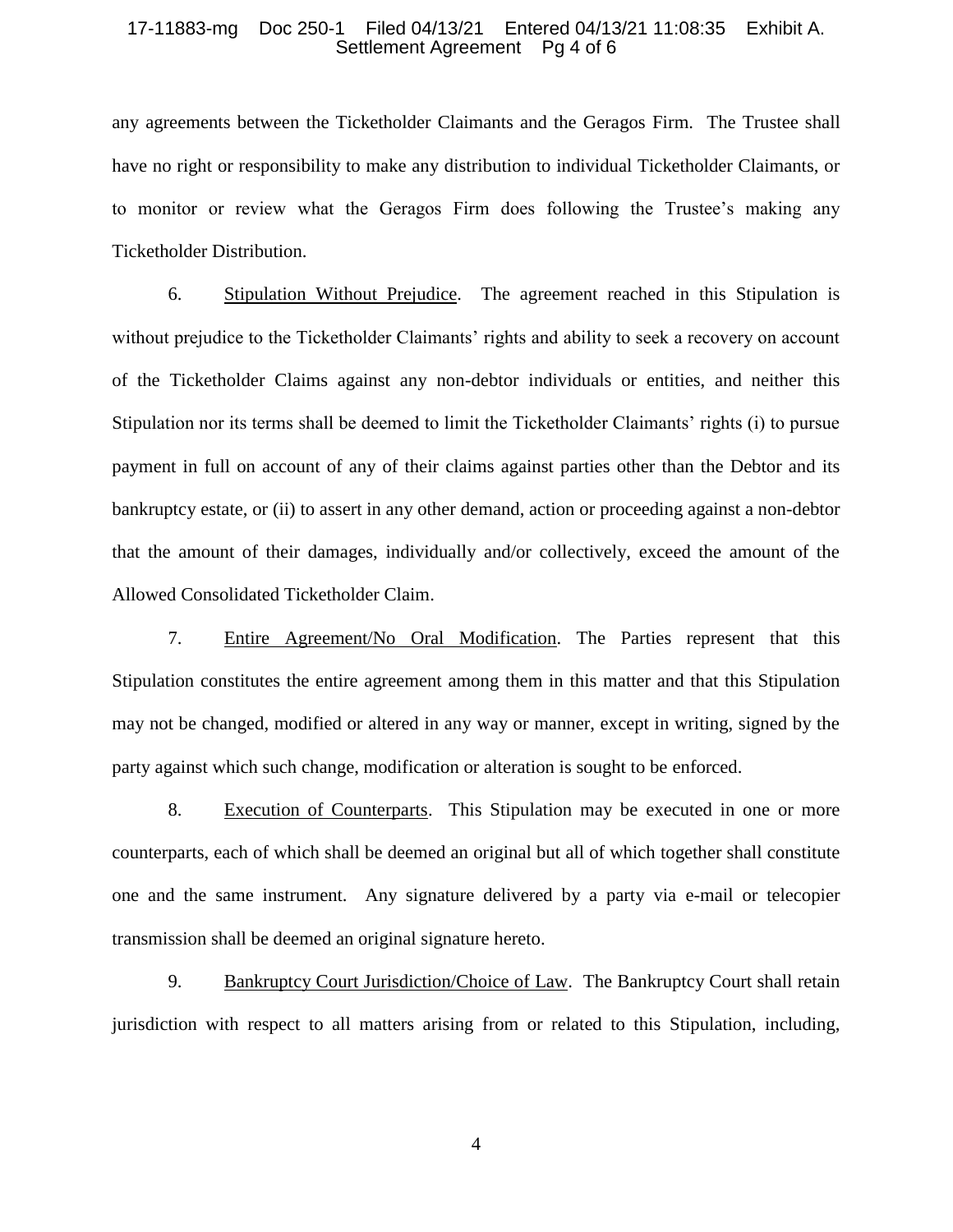# 17-11883-mg Doc 250-1 Filed 04/13/21 Entered 04/13/21 11:08:35 Exhibit A. Settlement Agreement Pg 5 of 6

without limitation, for purposes of enforcing the terms and conditions of this Stipulation. This Stipulation shall be governed by the laws of the State of New York.

10. No Waiver. No failure or delay by either Party in exercising any right, power, or privilege under this Stipulation or applicable law shall operate as a waiver by that Party of any such right, power or privilege.

11. Severability. The invalidity, illegality, or unenforceability of any provision of this Stipulation shall not affect any other provision of this Stipulation, which Stipulation shall remain in full force and effect and shall be construed as if such invalid, illegal, or unenforceable provision had never been contained herein.

12. Representations of Authority. The persons signing below each represents and warrants that he/she has the authority to enter into this Stipulation on behalf of the Party on whose behalf he/she so signs. The undersigned counsel, each represent that they have the full power and authority necessary to bind their respective clients to the terms of this Stipulation, in the same manner as if the clients have duly executed the same.

13. Costs. Each party to this Stipulation shall bear its own attorneys' fees and costs.

*[Signatures on next page]*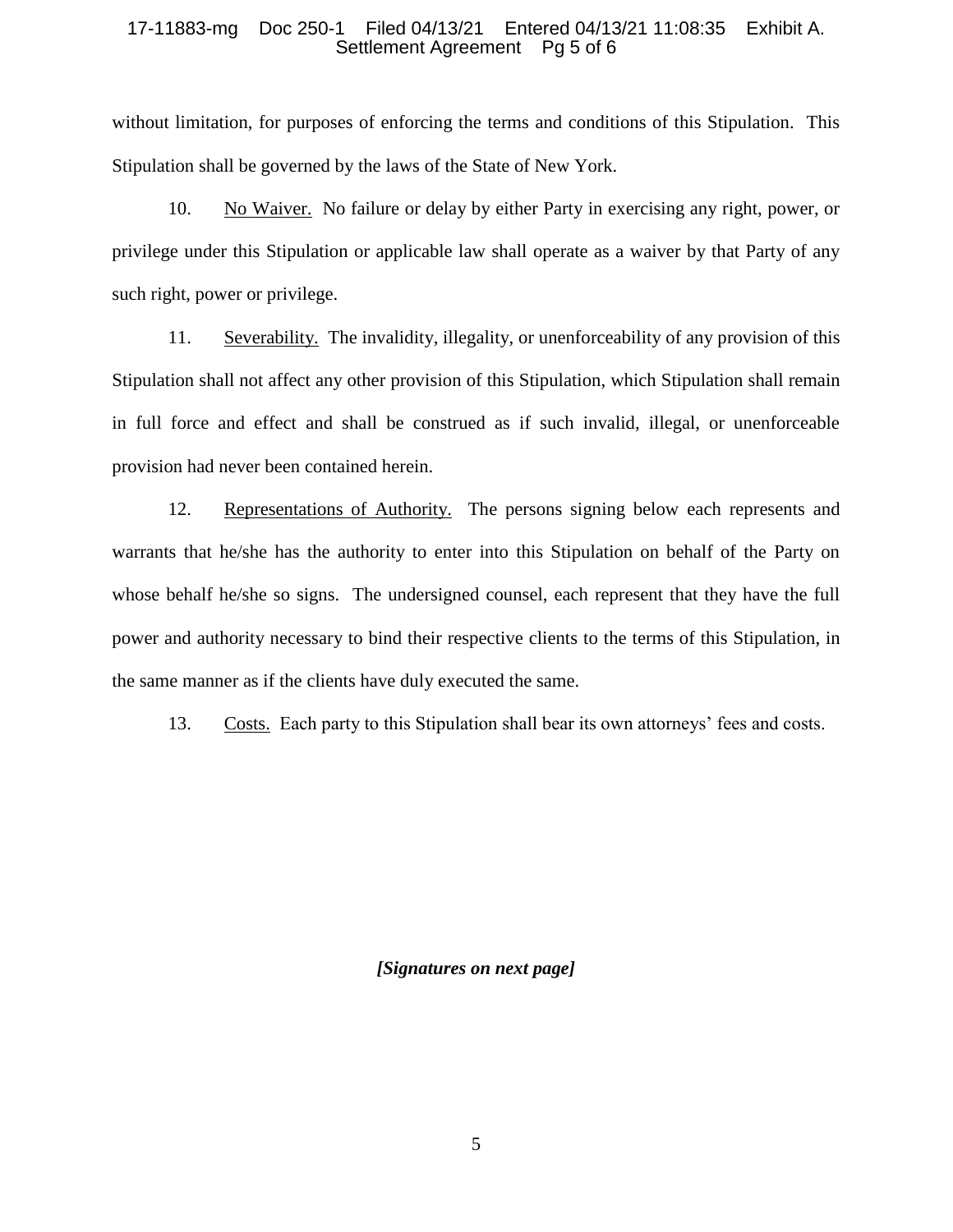# 17-11883-mg Doc 250-1 Filed 04/13/21 Entered 04/13/21 11:08:35 Exhibit A. Settlement Agreement Pg 6 of 6

IN WITNESS WHEREOF, the Parties have caused this Stipulation to be executed by

Bv:

their duly authorized representatives as of the date set forth below.

Dated: New York, New York March $\sqrt{2}$ , 2021

**Ben** Meiselas

644 South Figueroa Street

Tel: (213) 625-3900

Los Angeles, California 90017

Dated: New York, New York March 23, 2021

> **KLESTADT & WINTERS JURELLER SOUTHARD & STEVENS, LLP**

Fred Stevens

**Fred Stevens** Christopher Reilly 200 West 41<sup>st</sup> Street, 17<sup>th</sup> Floor New York, New York 10036-7203 Tel: (212) 972-3000 Fax: (212) 972-2245 Email: fstevens@klestadt.com creilly@klestadt.com

Special Litigation Counsel to Gregory M. Messer, Chapter 7 Trustee

# "SO ORDERED"

Bv:

Dated: New York, New York  $\frac{1}{2}$ , 2021

> HONORABLE MARTIN GLENN UNITED STATES BANKRUPTCY JUDGE

Fax: (213) 232-3255 Email: meiselas@geragos.com

**Counsel to Ticketholder Claimants** 

**GERAGOS & GERAGOS, APC**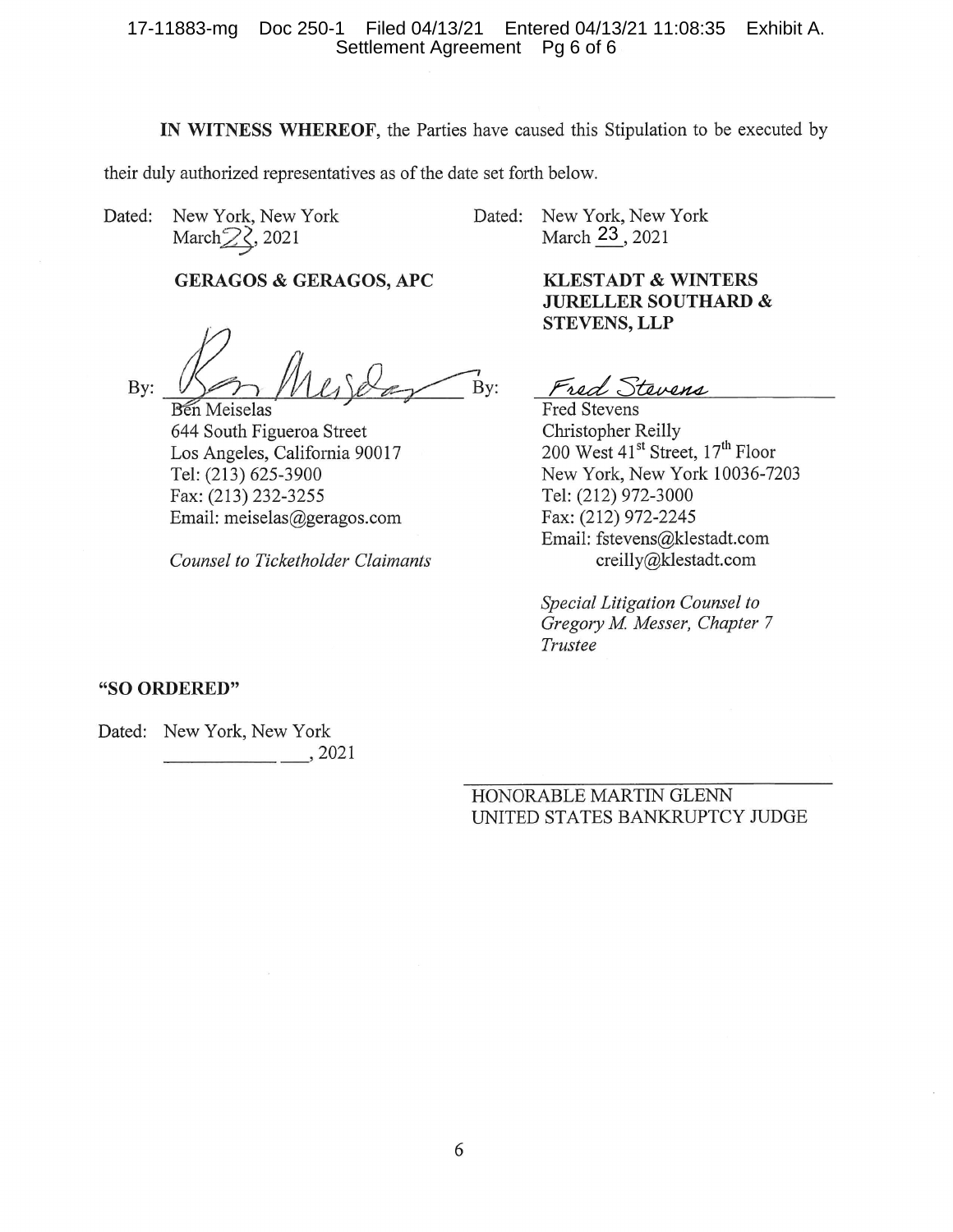17-11883-mg Doc 250-2 Filed 04/13/21 Entered 04/13/21 11:08:35 Exhibit B. Proposed Order Pg 1 of 2

| UNITED STATES BANKRUPTCY COURT<br><b>SOUTHERN DISTRICT OF NEW YORK</b> |         |                        |
|------------------------------------------------------------------------|---------|------------------------|
| In re                                                                  |         |                        |
| <b>FYRE FESTIVAL LLC,</b>                                              |         | Chapter 7              |
|                                                                        |         | Case No. 17-11883 (MG) |
|                                                                        | Debtor. |                        |
|                                                                        |         |                        |

# **ORDER PURSUANT TO FED. R. BANKR. P. 9019 APPROVING THE STIPULATION OF SETTLEMENT BETWEEN THE TRUSTEE AND TICKETHOLDER CLAIMANTS**

Upon the motion (the "Motion")<sup>[1](#page-16-0)</sup> of Gregory M. Messer, as Chapter 7 Trustee (the "Trustee") for the estate of Fyre Festival LLC, the above-captioned debtor (the "Debtor"), for an order, pursuant to Fed. R. Bankr. P. 9019, approving a certain stipulation of settlement (the "Agreement") between, the Trustee and each of the claimant ticketholders (each a "Ticketholder Claimant," collectively, the "Ticketholder Claimants"), who filed Proofs of Claim Nos. 4 to 281 (each a "Ticketholder Claim," collectively, the "Ticketholder Claims" and together with the Trustee, the "Parties"); and due and proper notice of the Motion and hearing thereon having been given to all creditors and parties in interest as required by Fed. R. Bankr. P. 2002; and it appearing that no other or further notice need be provided; and the Court having determined that the legal and factual basis set forth in the Motion establishes just cause for the relief granted herein; and after due deliberation and sufficient cause appearing therefore;

# **IT IS HEREBY ORDERED THAT:**

1. The Agreement is approved and the Parties are fully authorized and directed to consummate the terms thereof.

<span id="page-16-0"></span><sup>&</sup>lt;sup>1</sup> All capitalized terms used but not otherwise defined herein shall have the same meanings ascribed to them in the Motion.